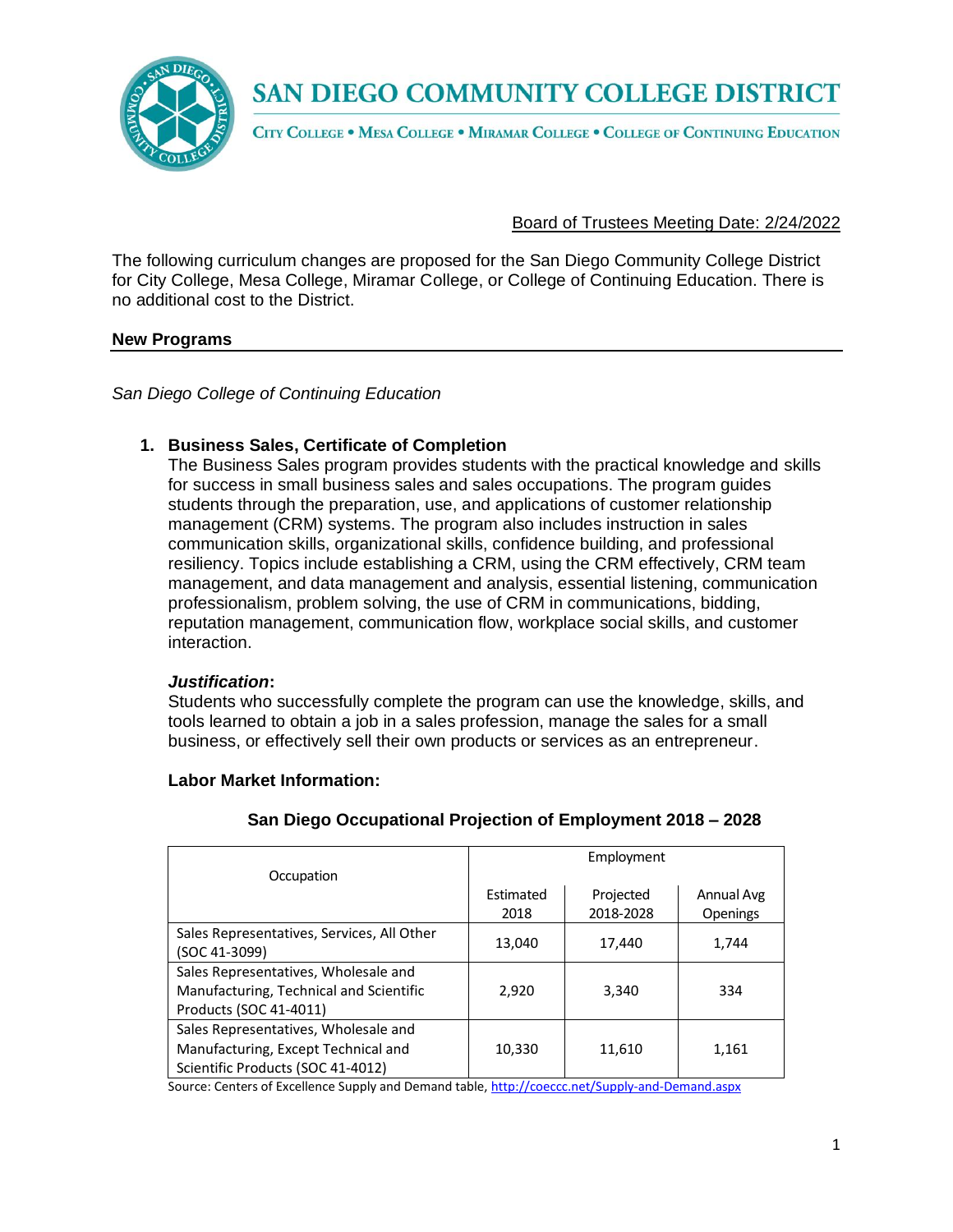

CITY COLLEGE . MESA COLLEGE . MIRAMAR COLLEGE . COLLEGE OF CONTINUING EDUCATION

## **2. English as a Second Language Citizenship, Certificate of Completion**

The ESL Citizenship program has two courses. The Pre-Citizenship course equips students with the minimal English language skills needed to prepare students to enroll in the ESL/Citizenship course. The Pre-Citizenship course uses language skills in context to equip students with basic knowledge of U.S. History and Government, to introduce rights and responsibilities of U.S. citizenship, and to familiarize students with basic knowledge of the naturalization process. The ESL/Citizenship course further develops students' English language skills and knowledge of U.S. history and government to prepare students for the rights and responsibilities of U.S. citizenship and for success on all aspects of the naturalization process including the U.S. Citizenship and Immigration Services (USCIS) naturalization application and interview exam. Each course focuses on the development of oral and written communication skills which include grammatical understanding of time references in verb tenses to answer questions, clarification skills, comprehensible pronunciation, vocabulary development, reading, and writing skills. Development of critical thinking, digital literacy, numeracy, soft skills, and diversity awareness are integrated throughout the program.

#### *Justification***:**

Upon successful completion of requirements of the ESL/Citizenship program, students receive a program certificate and are prepared to complete all steps of the naturalization process, and once a naturalized citizen, to qualify for job and educational opportunities and advancements, voting in elections, civic engagement, and other benefits of U.S. citizenship.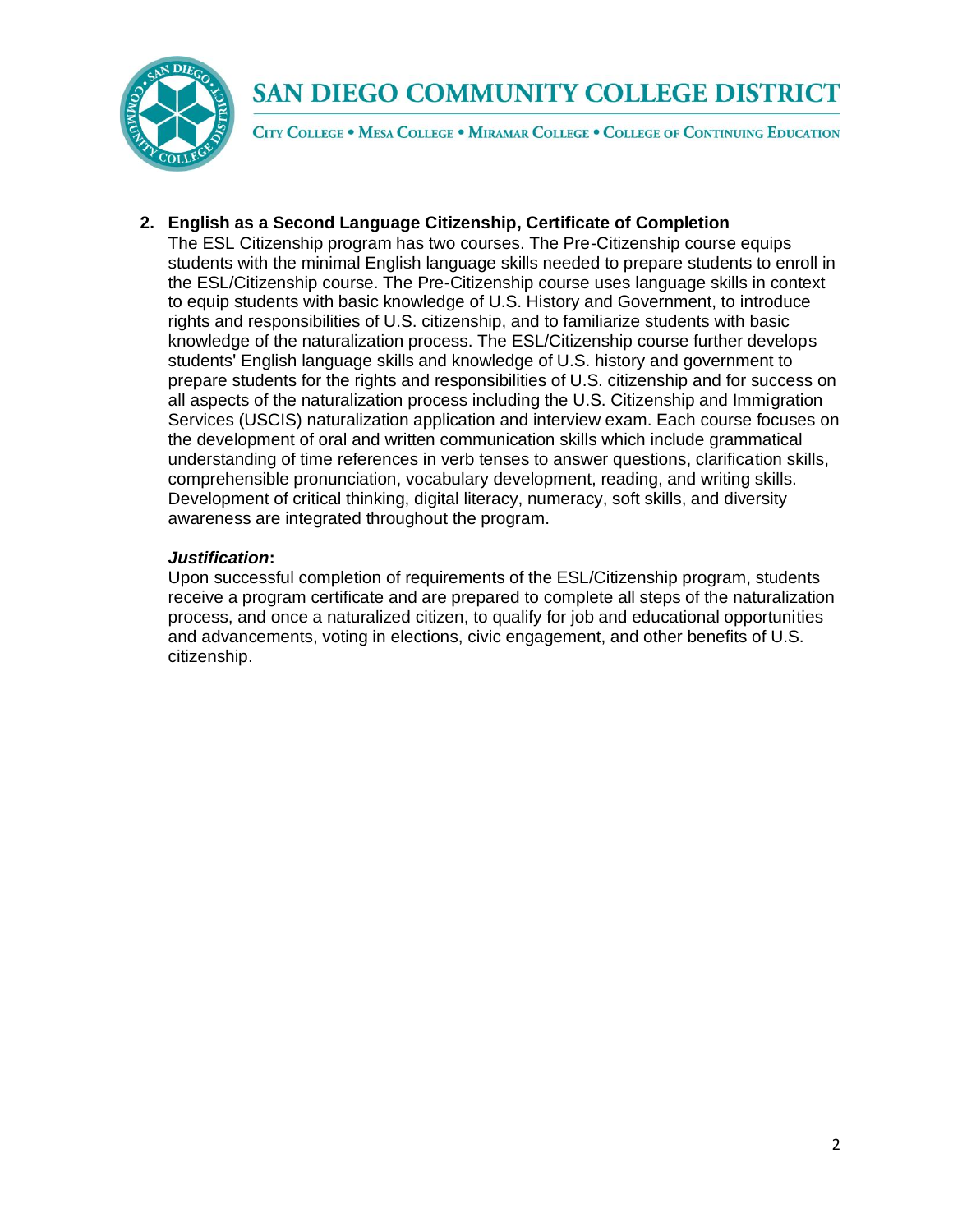

CITY COLLEGE . MESA COLLEGE . MIRAMAR COLLEGE . COLLEGE OF CONTINUING EDUCATION

| <b>New Courses</b>                                                                                                                                | Units                                          |
|---------------------------------------------------------------------------------------------------------------------------------------------------|------------------------------------------------|
| San Diego College of Continuing Education                                                                                                         |                                                |
| <b>BUSN 640-Customer Relationship Mgmt</b><br><b>BUSN 641-Business Sales Training</b><br>ESLA 441-ESL Pre-Citizenship<br>ESLA 442-ESL Citizenship | 90 Hours<br>90 Hours<br>180 Hours<br>270 Hours |